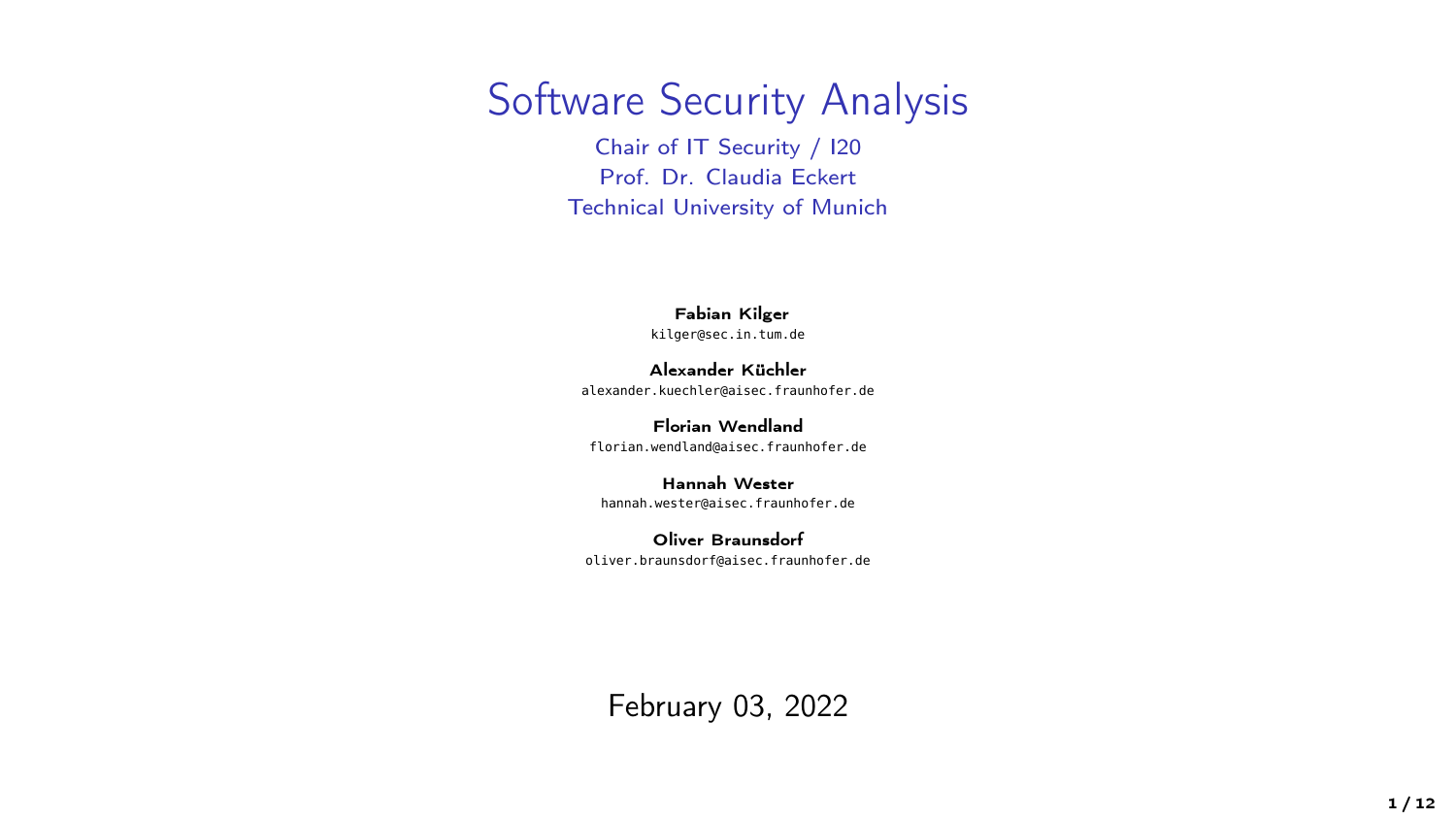### What this seminar is about?

▶ Modern Sofware consists out many software components

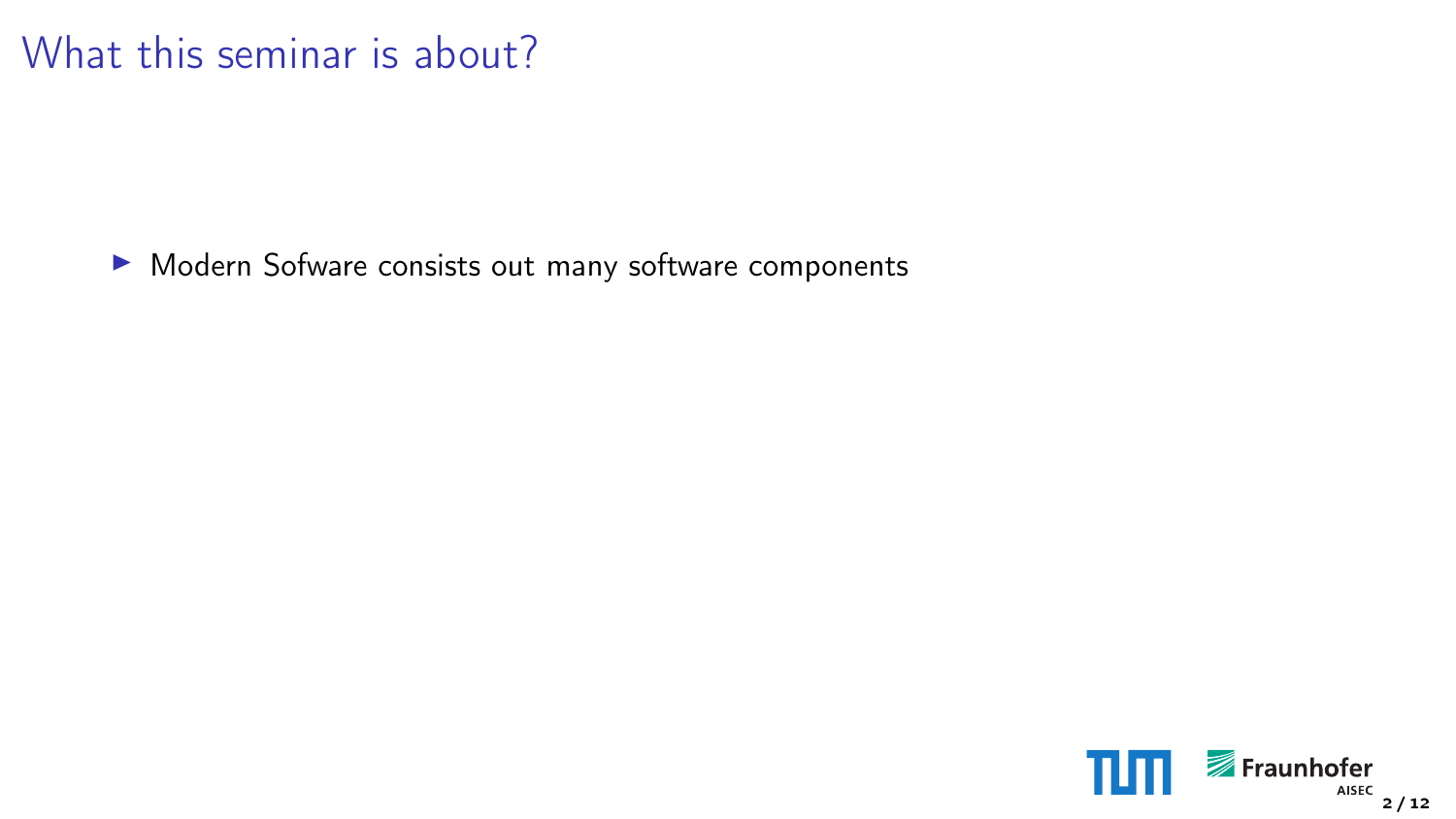- ▶ Modern Sofware consists out many software components
- $\blacktriangleright$  This software components can contain easyily contain about 100.000 lines of code
	- ► e.g. OpenSSL has about 230000 LOC
	- $\blacktriangleright$  the linux kernel even has about 21 million LOC

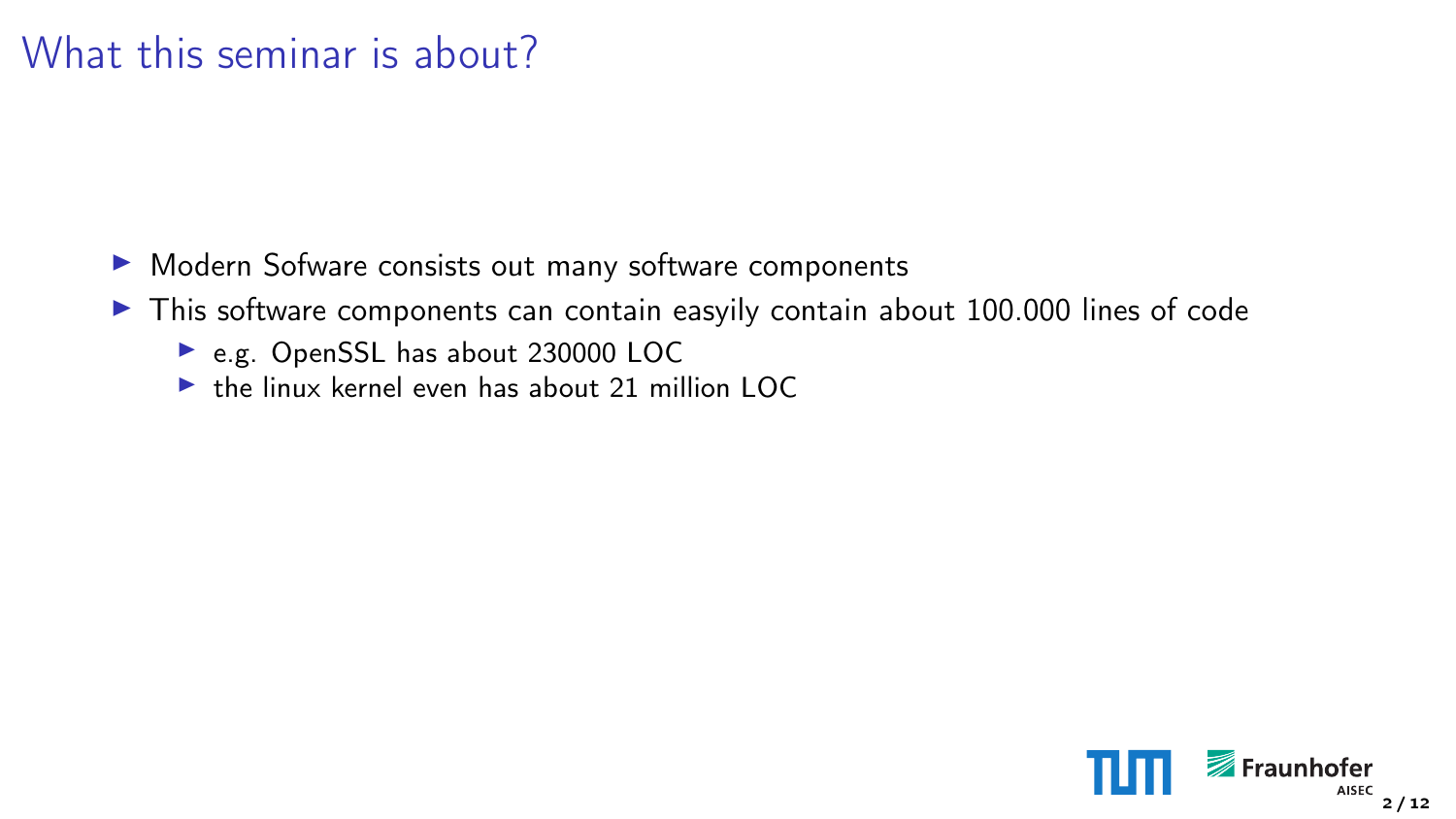- ▶ Modern Sofware consists out many software components
- $\blacktriangleright$  This software components can contain easyily contain about 100.000 lines of code
	- ► e.g. OpenSSL has about 230000 LOC
	- $\blacktriangleright$  the linux kernel even has about 21 million LOC

 $\blacktriangleright$  Is this secure?

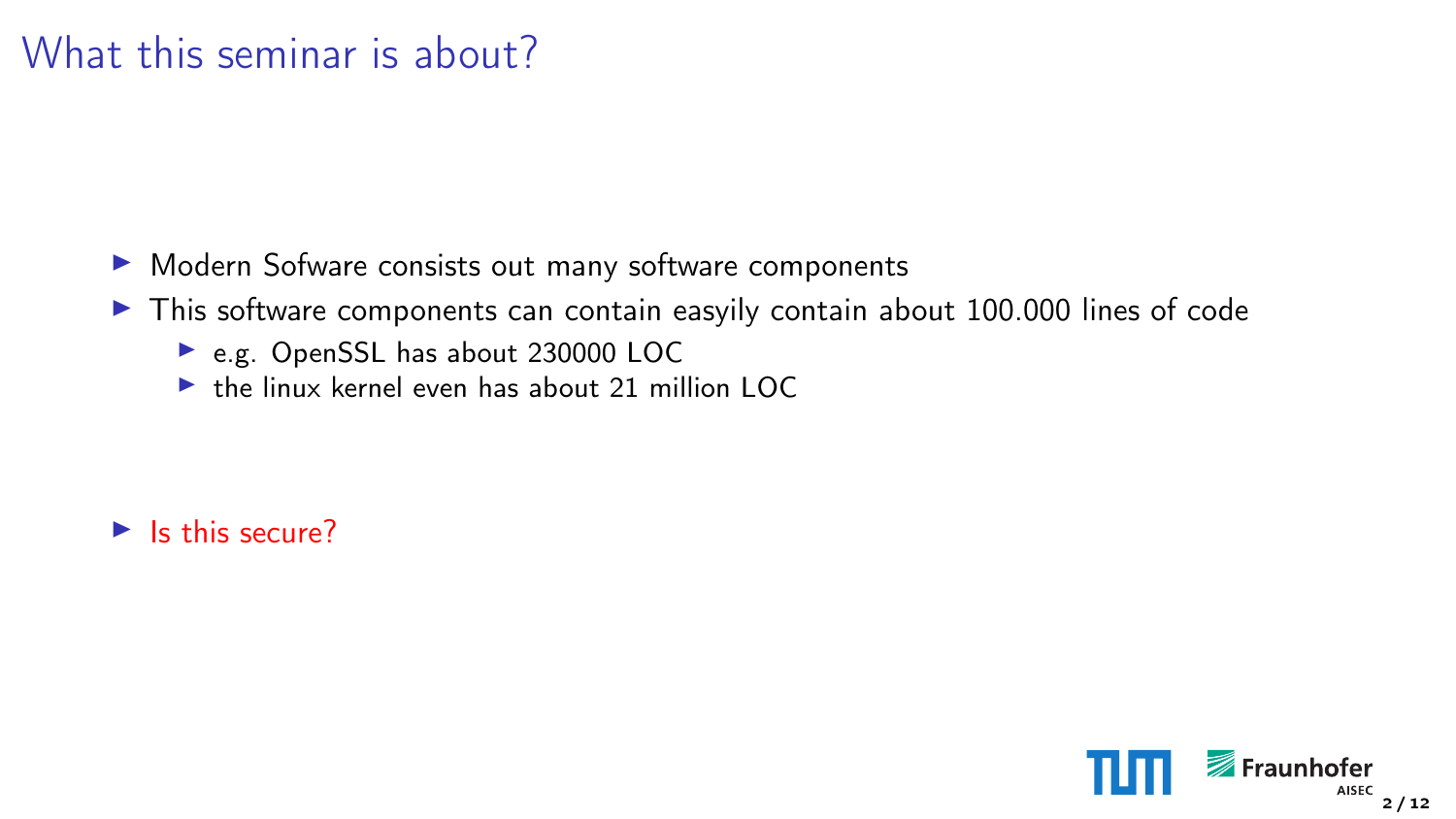### Examples where it was not...

#### Apple Goto Fail

```
if ((err = ReadvHash(5SSHashSHA1, ShashCtx)) := 0)qoto \sqrt{fail}if ((\text{err} = \text{SSLHashSHA1}.update(\text{GhashCut}, \text{GclientRandom})) := 0)qoto \sqrt{f}ail:
if ((err = SSLHaashSHA1.update(\delta hashCtx, \delta serverRandom)) := 0)goto Vfail;
if ((err = SSLHashSHA1.update(6hashCtx, 6sigmaHParams)) := 0)qots \leftrightarrow fail.anto \sqrt{a}11:
if ((err = SSLHashSHA1.final(shashCtx, shashOut))) := 0)qoto \sqrt{fail}
```

```
err = ss1RawVerify(ctx,
                   ctx->peerPubKey,
                   dataToSign.
                   dataToSignLen,
```
signature, signatureLen);

```
/* plaintext */
/* plaintext length */
```
Do you remember other accidents?

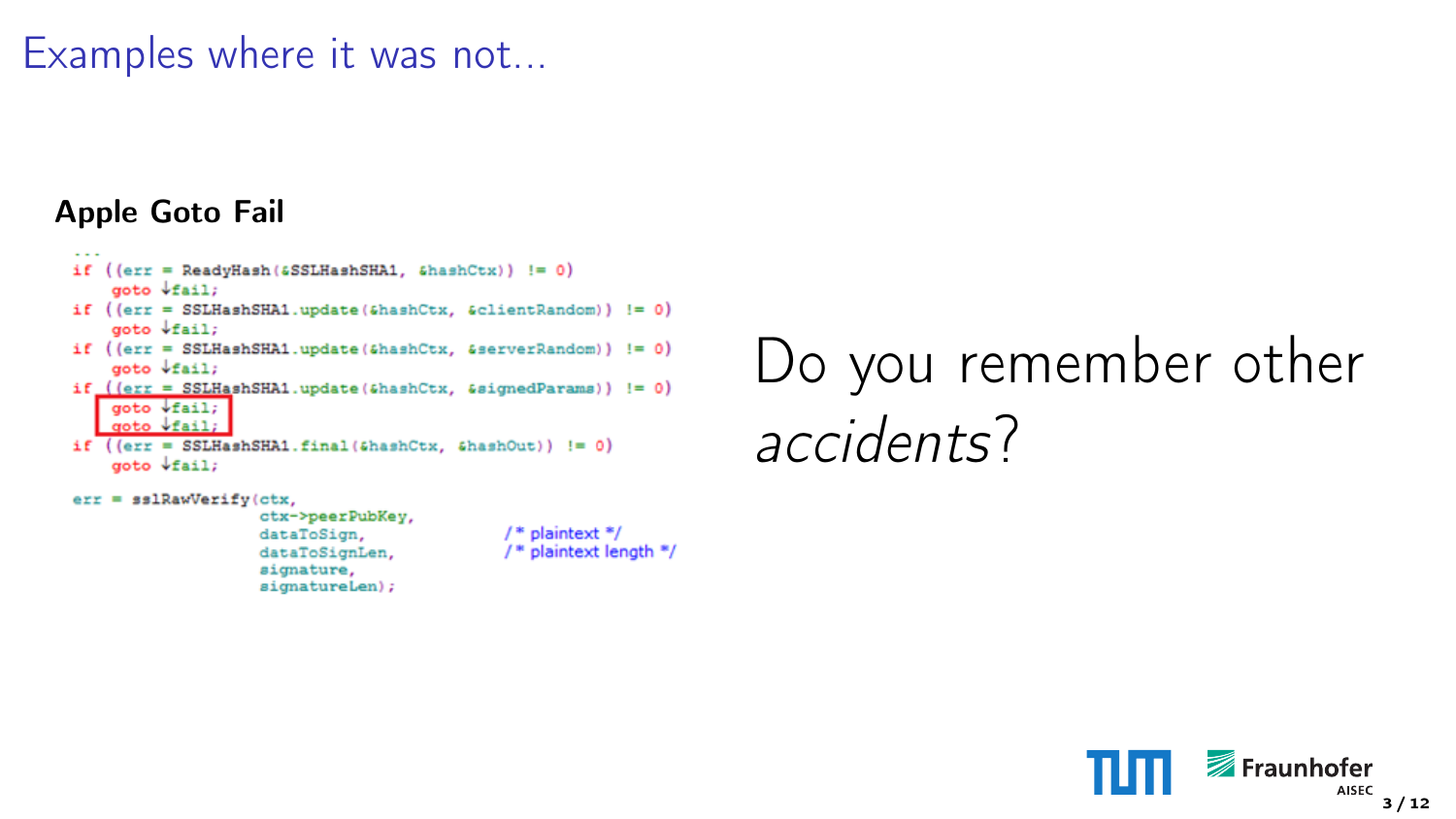### Software Analysis Techniques

An overview of automated software analysis techniques:

- $\blacktriangleright$  Static code analysis
	- $\blacktriangleright$  Dataflow analysis
	- $\blacktriangleright$  Abstract interpretation
	- $\blacktriangleright$  RegEx search for secret values
- $\triangleright$  Dynamic code analysis
	- $\triangleright$  Code Sanitizer (z.B. AddressSanitizer von Clang)
	- $\blacktriangleright$  Fuzzing
	- $\blacktriangleright$  Symbolic Execution
	- $\blacktriangleright$  Binary Instrumentation

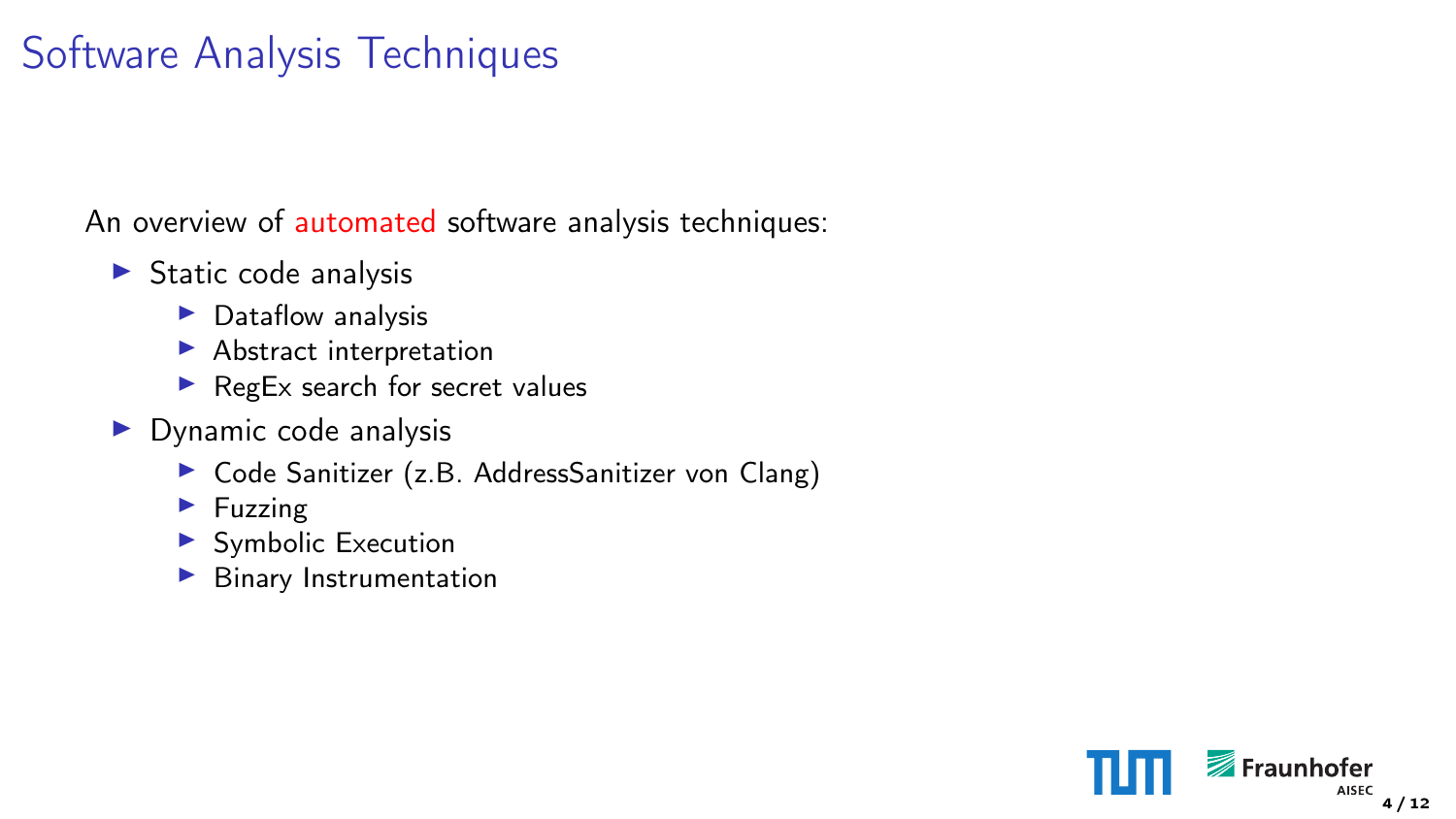We will organize the seminar like a scientific conference. You will present your research in written and in a presentation to your peers.

The paper you will be writing will (most likely) be a Systematization of Knowledge (SoK) or introductory paper.

SoK papers do not propose a novel approach. They take a broader view on a topic, explain the core concepts and put the most relevant works in context. Introductory papers explain the core concepts of a field, the problems they are applied to and ongoing research directions.

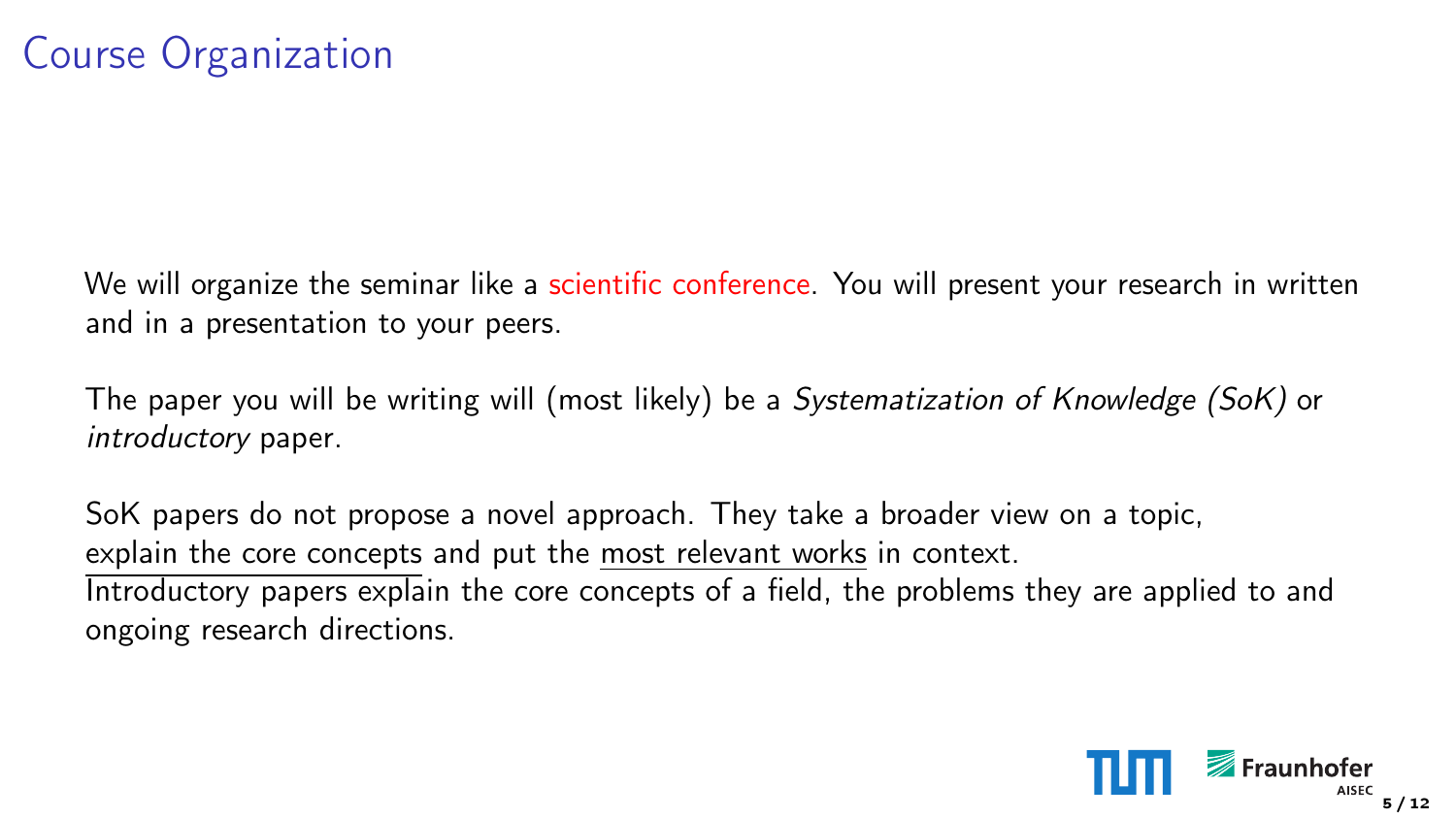### Course Organization

- ► Research & Paper Writing
	- Write a scientific paper of (exactly) 10 pages (excluding references and appendices)
	- $-$  We will use the standard Usenix Security LAT<sub>F</sub>X template
- $\blacktriangleright$  Review Phase
	- Every participant creates 2-3 reviews of her/his peers
	- $-$  ~1 page/review
- ► "Camera Ready" Phase
	- Integrate the reviewers' remarks, improve your paper as far as possible
	- Submit the "camera ready" version (final polished version)
- $\blacktriangleright$  Presentation
	- 30 minutes presentation
	- 15 minutes discussion
- $\blacktriangleright$  Language: English

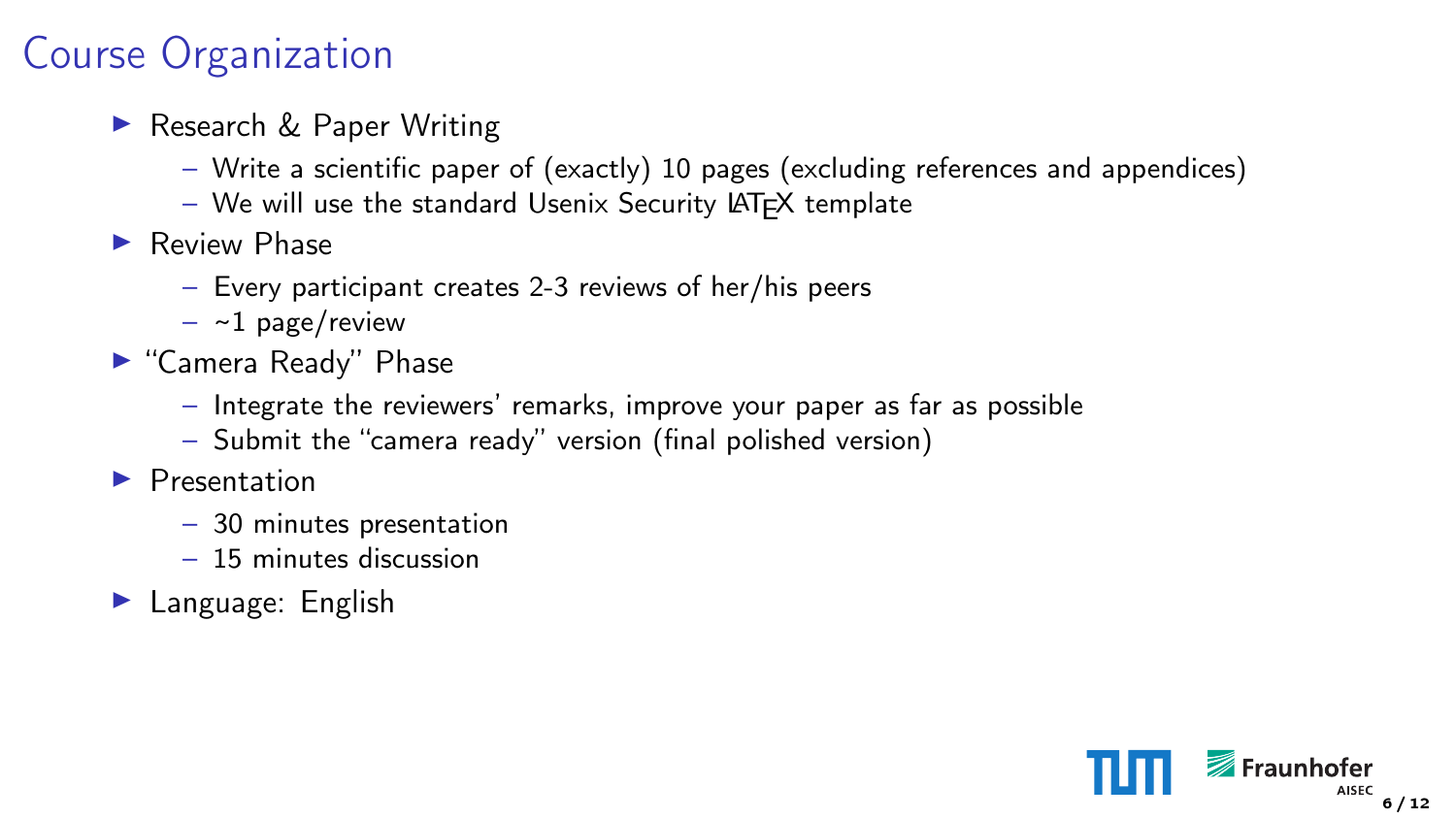## Time Table (Draft!!!)

| Today                 | Premeeting                                                                 |
|-----------------------|----------------------------------------------------------------------------|
| 28.02.2022            | Start of topic assignments                                                 |
| 26.04.2022            | Session: How to write a research paper?                                    |
| 02.05.2022-06.05.2022 | Individual Meeting: Literature Research and Outline                        |
| 09.05.2022            | Graceful drop out deadline                                                 |
| 06.06.2022-10.06.2022 | Individual Meeting: First Paper Version (outline fixed and 80%<br>content) |
| 27.06.2022            | Submit your draft for review                                               |
| 11.07.2022            | Submit Reviews                                                             |
| 24.07.2022            | Submit "camera-ready" version                                              |
| 28.07. + 29.07.2022   | Meeting: Presentations and discussion                                      |
|                       |                                                                            |

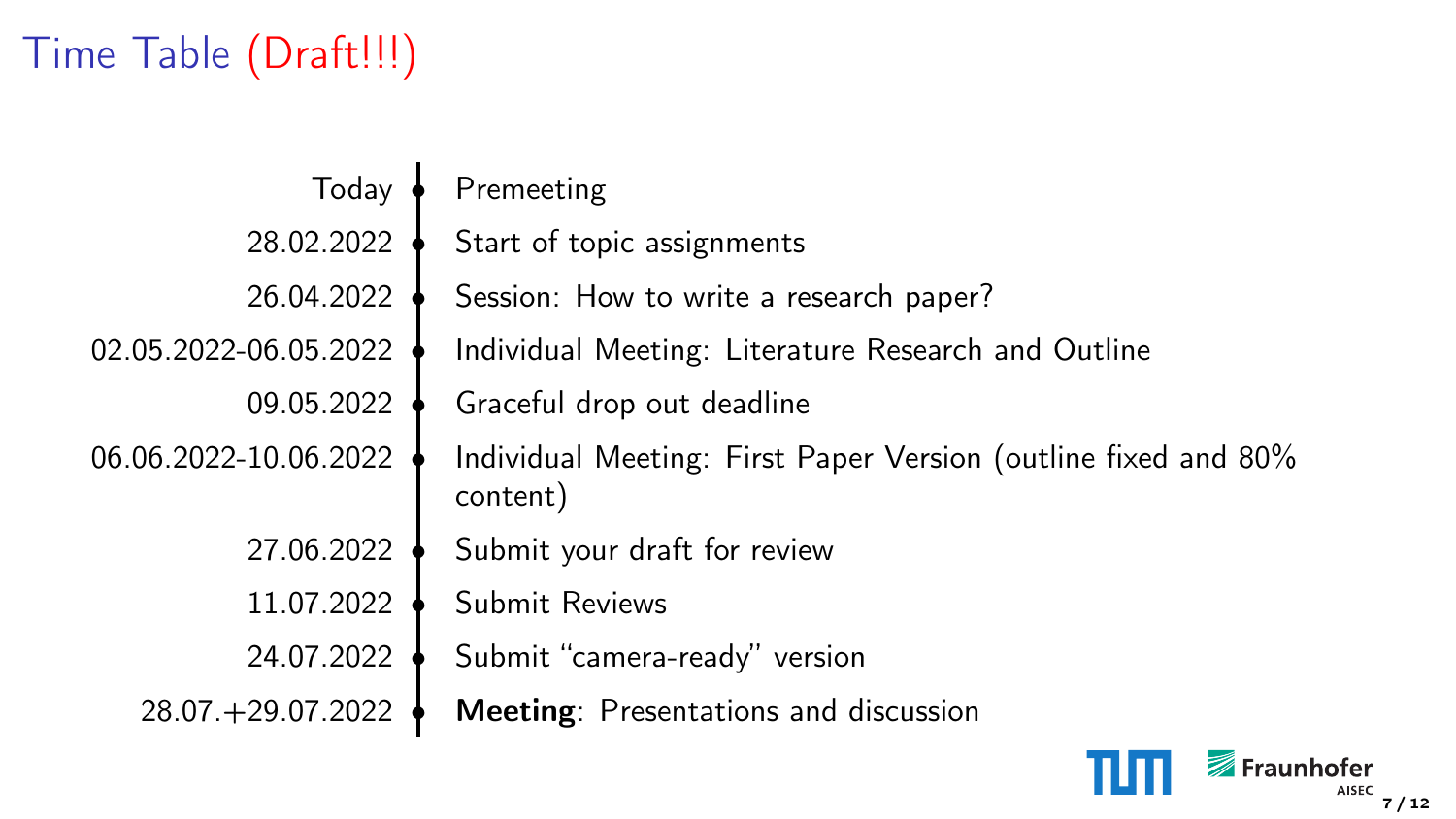### **Requirements**

"First version" Structure & main contents of the paper are fix. Introduction, conclusion, abstract might not be fully finished. Language does not have to be perfect, graphics might not be finished, some references might be missing. Focus on the "meat" of the paper!

"Draft " Paper should be mostly finished apart from small details.

"Review" Provide constructive feedback on your fellows' papers.

"Camera Ready" The *perfect* and final version of your paper that you and your reviewers will be happy with. Correct formatting, correct citations, no typos.

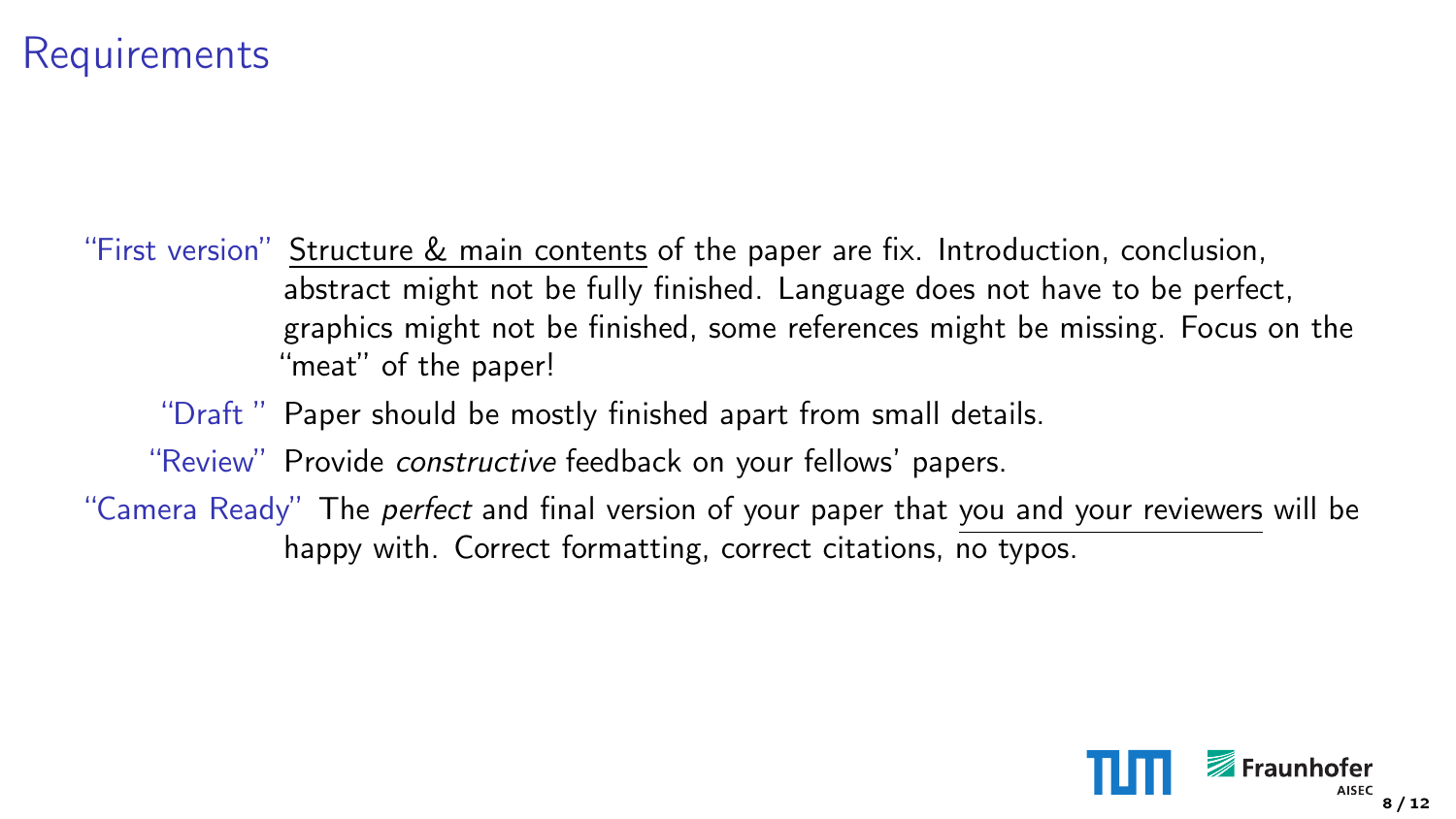### Grading

The grading is composed of *mandatory* and *graded* parts:

Mandatory:

- 1. Timely submission of paper, reviews, final paper
- 2. Meetings with advisor
- 3. Reviews

Graded:

- 1. Paper (50%)
- 2. Experiments (10%)
- 3. Presentation + Discussion  $(30\% + 10\%)$

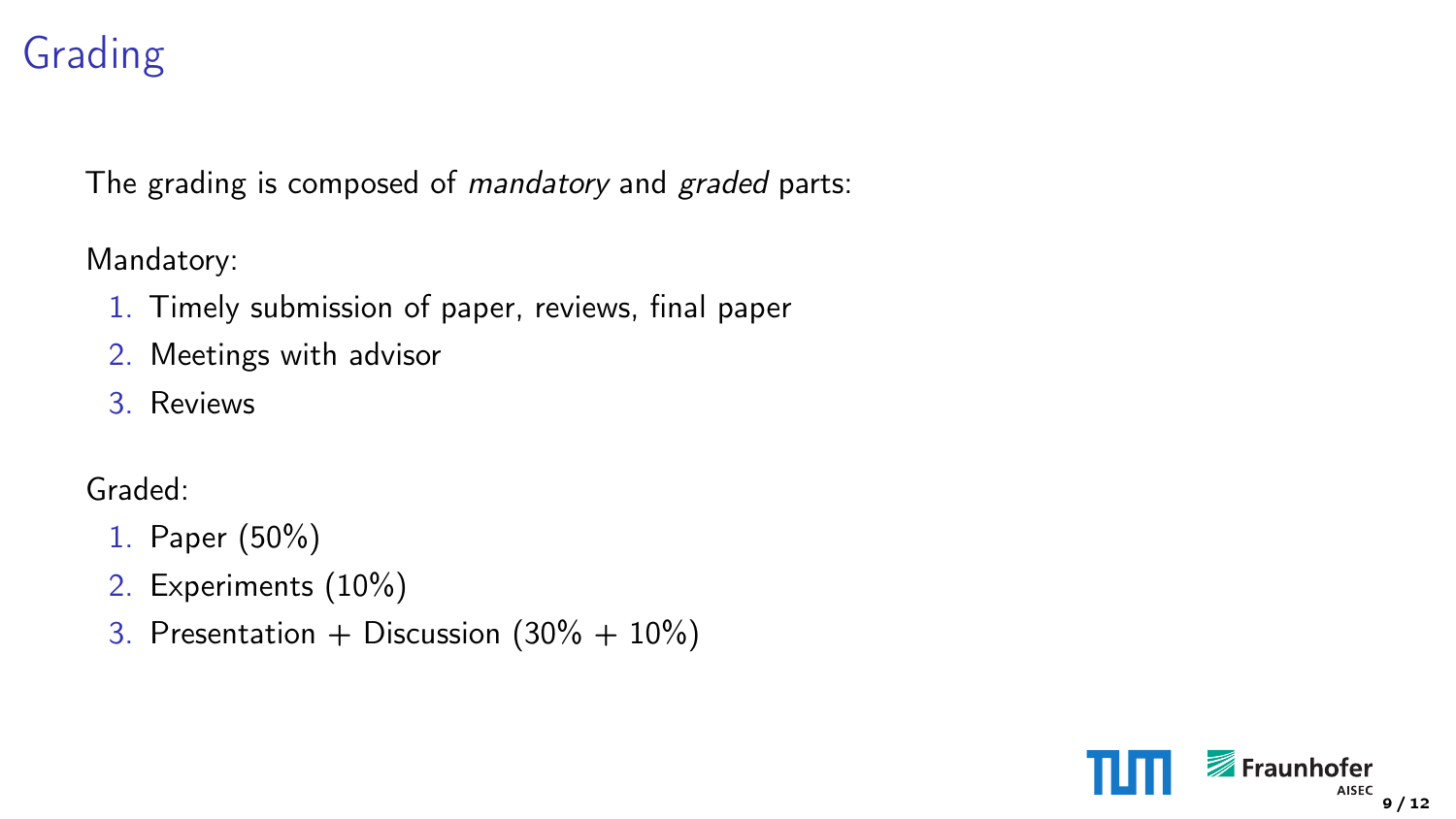#### Location

- $\blacktriangleright$  To be honest: We do not know yet, because of Covid-19
	- If onsite teaching is possible, in a room at TUM or Fraunhofer AISEC
	- $\triangleright$  Otherwise: Online via BBB

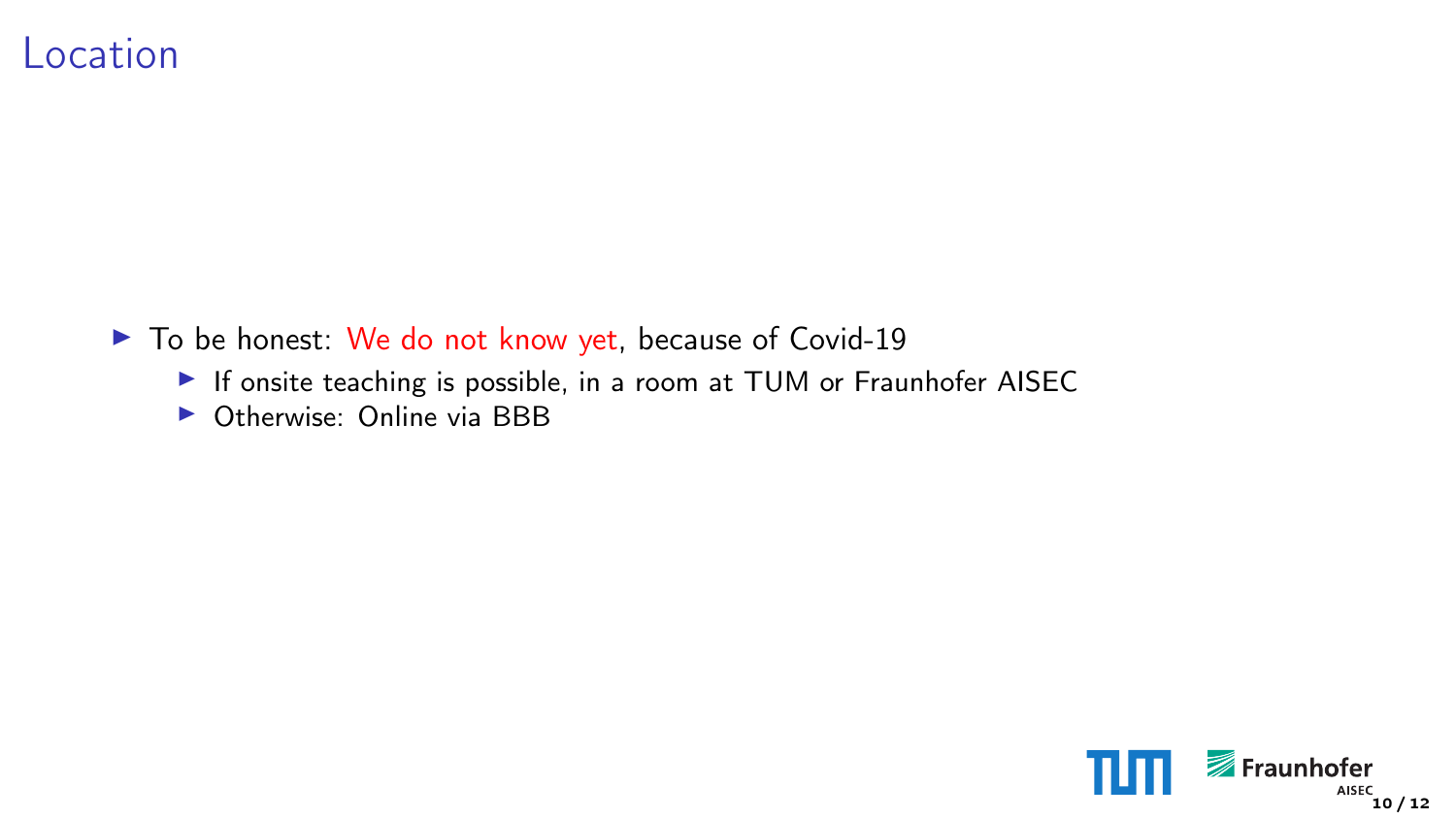### Registration

- $\blacktriangleright$  Registration using the matching system
- Register for this seminar until 15.02.2022.